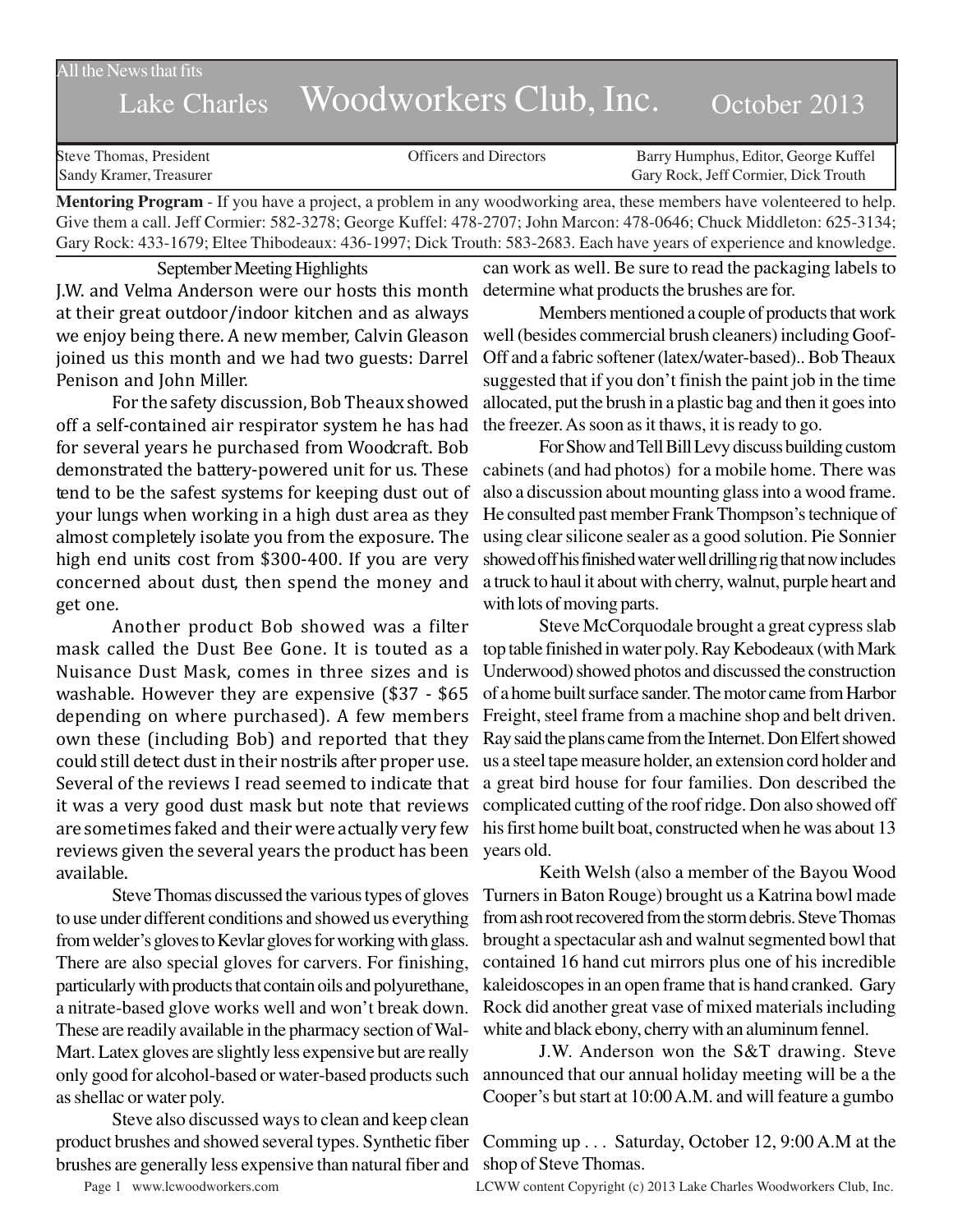

Don Elfert Bird House



Steve Thomas kaleidoscope



Stve Thomas Mirrow Bowl

Sorry we could not get them all in. Hopefully soon we'll have evrything up on the web site.



Keith Welsh 'Katrina' bowl



Gary Rock Mixed media vase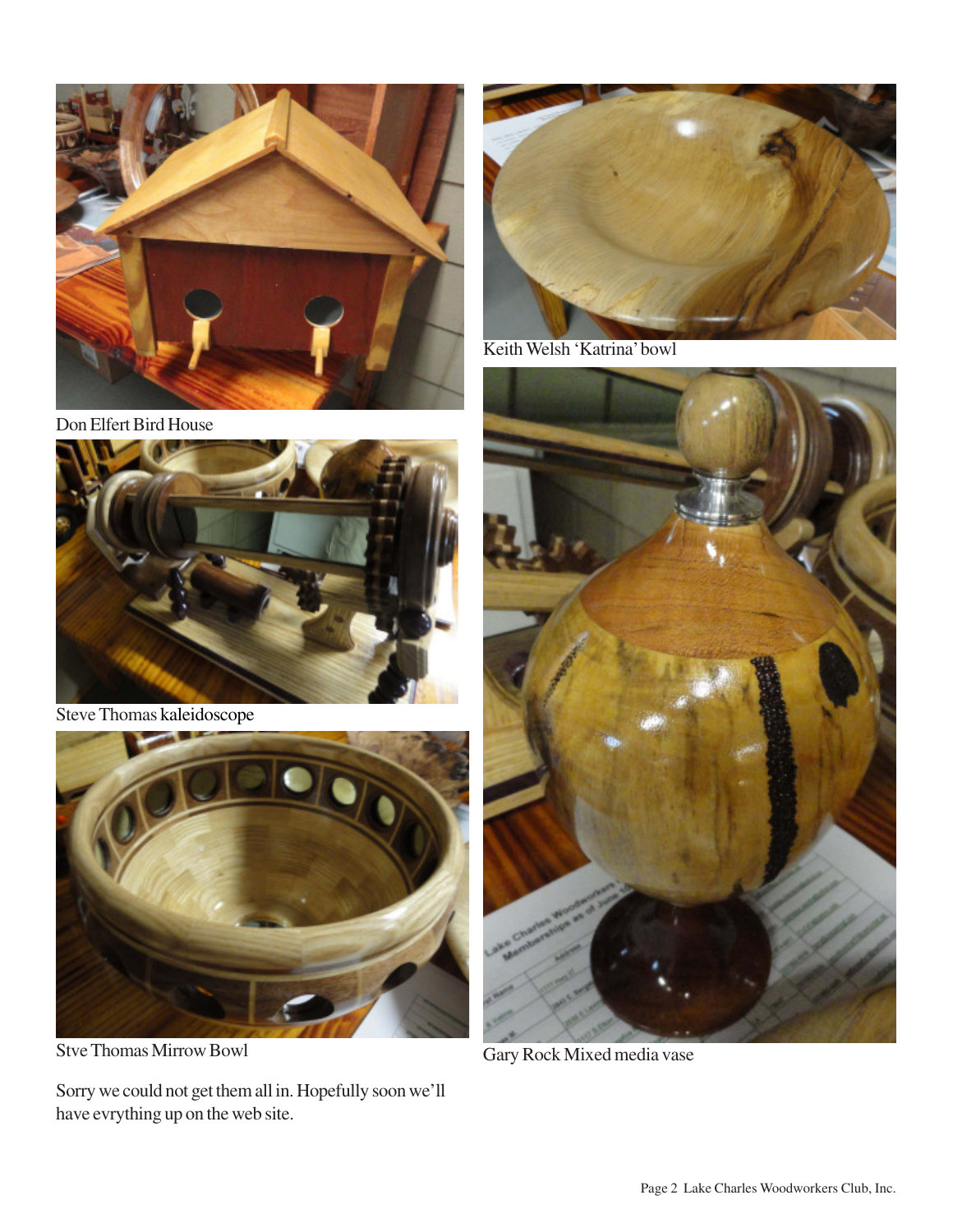## Essential Planes for Rough Boards

Hand tools seem just too imprecise and hard to master sometimes. Somewhere along the way, I developed affection for hand planes and began to unlock the mysteries of their use. With their secrets solved, they are a regular part of my woodworking practice as they can be for you.

Although a wide variety of planes are available on the new and used markets, most applications involve what are known as "bench planes." The most practical of these, as denominated by the Stanley numbering system, are numbers 3, 4, 4-1/2, 5, 6, 7 and 8. Together with a block plane, these make up most of the planes you'll ever need. And you won't even need all these. At a minimum, you can do perfectly well with one jointer plane (a #7, 7-1/2 or 8), one smoothing plane (a #3, 4 or 4-1/2) and a block plane.

Although it's possible to build up a large stable of planes designated for specialized purposes, you can do everything you need to do with just three essential planes—a block plane, a jointer and a smoothing plane. My recommendations are a low-angle, adjustable mouth block plane like the Lie-Nielsen #60  $\frac{1}{2}$ ; a #7, #7  $\frac{1}{2}$  low angle or #8 jointer; and a #4 or #4 ½ smoother. Though you can find restorable planes on the used market, you won't go wrong by spending a little more for the best quality, like Lie-Nielsen. Once you have these basic planes, you can fill in other, more specialized planes as your needs require and your budget permits.

Traditionally, hand plane blades were mounted in their bodies with the bevel facing down, toward the wood. Recently, however, a number of planes have been introduced with the bevel facing up. Aside from some advantages in how the effective blade angle can be changed by the angle at which the bevel is honed, the chief benefit of a bevel up plane comes in setting it up for cutting. A bevel up plane has fewer parts, no chipbreaker or lateral adjustment lever and is easier to set up. However, bevel down planes look more complicated than they really are and they can be easily learned. Both types of planes work well. So, the choice is yours.

To plane rough boards smooth, start with the jointer. Its long bed rides over the board's hills and valleys and knocks them down as it goes. Continue planing until the board is dead flat. Once you're there, switch to your smoothing plane and give it a few light passes to get everything nice and, well, smooth. When any ridges left by the jointer are gone, you're done. If you are taking your boards from a power planer, using a smoother is the only step you'll need to do.

Page 3 Lake Charles Woodworkers Club, Inc. The direction you plane matters if you want to avoid tearout. You want to plane with the grain, but on a rough board, how can you tell what that is? One method is to look *Barry Humphus with help from Norm Reid.*

at the edge of the board to see which way the grain lies. You want to plane in the direction the grain is rising. The usual analogy is to treat the board as you would the fur of cat- plane so the grain lies down. Another method is to look at the end grain and identify the heart side of the board. It's the side toward which the rings are bent. The outer side of the rings is the bark side. With the heart side facing up, orient the board so the bottom or open side of the grain's cathedral is facing you. Then plane from the bottom of the cathedral toward its top. When you flip the board to the bark side, reverse the board so you are planing into the peaks of the cathedral. This will ensure that you are always planing in the right direction.

Unfortunately, rough boards don't always come flat from the lumber yard. They may be cupped from side to side, bowed from end-to-end or even twisted so adjacent corners are uneven. Check for these conditions before you begin to flatten your board. Place cupped boards with the concave side down. Then plane a valley down the middle of the convex side until it is even with the sides or a bit lower. After that, plane the board diagonally until it is level on that side.

For boards that are bowed from one end to another, place the concave side facing down and, with your jointer plane, make successive passes down the length of the board until you've achieved flatness. You will get best results if you cut the board into shorter pieces before planing. This reduces the amount of bowing that has to be removed. If the board is severely bowed, you may need to start by planing crosswise to reduce the high spot to the level of the rest of the board before planing along its length. Once you have one face flattened, turn the board over and work on the ends, which will be thicker than the middle, to bring them down to the desired thickness.

Twisted boards present the biggest challenge. You may need to shim opposite corners so they will be stable on your benchtop. Sight along winding sticks--perfectly flat sticks positioned at different points on your board--to see where the high spots are. Mark these, then plane them down until your winding sticks are in perfect alignment all along the length of your board.

Once you have one face flattened, plane the edges flat and perpendicular to the first face. This is not as hard as it appears. Hold your plane as close to 90° as you can and take a few strokes. Once the edge is smooth, test it with a square at several points. If one side of the edge is high, center your plane over that side and take a couple more strokes. Repeat until the side is square. Most of all, enjoy your plane.